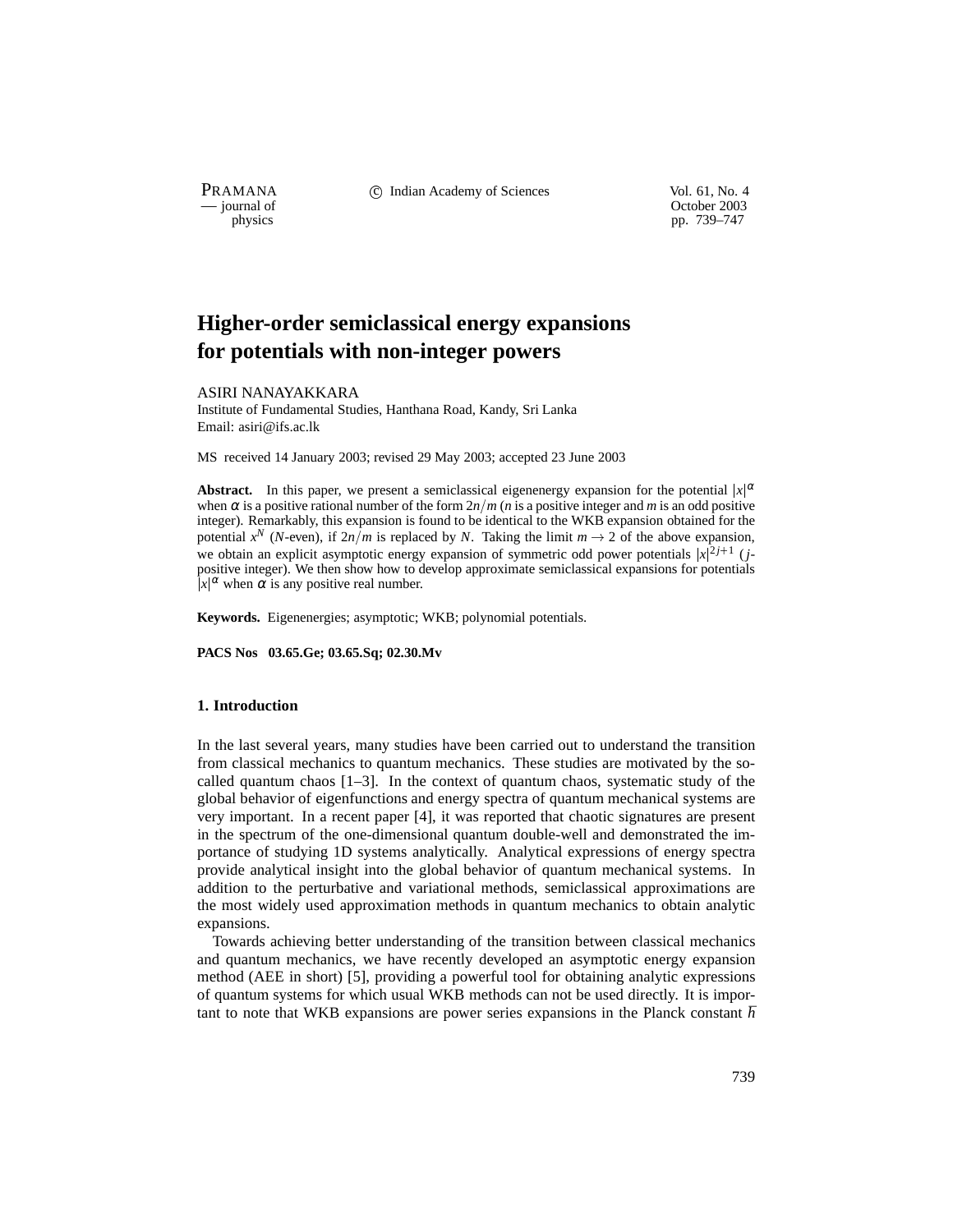while AEE are power series expansions of energy. They are the same for certain potentials but entirely different for other potentials [5]. However, the evaluation of integrals in AEE is quite straight-forward compared to WKB and AEE integrals are independent of energy. Unlike in WKB expansion, parameters of the potential appear in the AEE expansion explicitly. All the integrals in AEE coefficients discussed here have the general form

$$
\int_C \frac{x^p}{(1-x^q)^{\gamma+1/2}} \mathrm{d} x,
$$

where p, q and r are positive integers and contour C encloses points  $+1$  and  $-1$  on the real axis. Also these integrals can be evaluated in terms of  $\Gamma$  functions. Please see ref. [5] for more details on the AEE method.

Detailed studies were carried out on 1-D systems such as  $x^N$  (*N* even) to obtain analytic eigenenergy expansions using WKB methods [6]. For some of these potentials WKB series were summed to all orders to obtain the exact solution [7].

In this paper, we analyse 1-D system  $|x|^{\alpha}$  ( $\alpha$ -real) for which we are able to obtain analytic eigenenergy expansions in terms of  $\Gamma$  functions. Important results presented in this paper are

- 1. Derivation of AEE which is a relationship between quantum number *k* and the power series expansion of energy for the potential  $V(x) = x^{2n/m}$ . These expansions are not only useful in obtaining approximate bound state energy eigenvalues but also provides analytic insight into the global behavior of energy spectra of a wide class of potentials.
- 2. The asymptotic energy expansion derived for  $x^{2n/m}$  becomes the WKB expansion obtained for the potential  $x^N$  (*N*-even), if  $2n/m$  is replaced by *N*.
- 3. Using the method introduced by Robnik *et al* [8], we obtain almost explicit formulae for AEE terms for the energy eigenvalues of the potential  $V(x) = x^{2n/m}$ .
- 4. Taking the limit  $m \to 2$  of AEE of  $V(x) = x^{2n/m}$ , the energy expansions for the potential  $|x|^{2j+1}$  (*j*-positive integer) is derived.
- 5. Choosing suitable *n* and *m*, we obtain approximate AEE for  $|x|^\alpha$  where  $\alpha$  is any positive real number. In other words, we present a single higher-order asymptotic energy expansion, which represents all forms of the potential  $|x|^\alpha$  for any real positive  $\alpha$ .

The outline of the paper is as follows: In  $\S$ 3, we derive recurrence relations and explicit AEE for the potential  $\hat{x}^{2n/m}$ . We also obtain almost explicit formulae for AEE terms for this potential. The AEE for the potential  $|x|^{2j+1}$  and discussion on potentials  $|x|$  are given in §4. In §5, AEE of general power potential  $|x|^\alpha$  is discussed.

# **2. Derivation of recurrence relations and AEE for**  $V(x)=x^{2n/m}$

In this section we derive recurrence relations of the asymptotic energy expansion of the potential  $V(x) = x^{2n/m}$  where *n* is a positive integer and *m* is an odd integer. The Schrödinger equation for a 1-D analytic potential  $V(x)$  is given by

$$
-\hbar^2 \frac{\partial^2 U(x, E)}{\partial x^2} + V(x)U(x, E) = EU(x, E). \tag{1}
$$

740 *Pramana – J. Phys.,* **Vol. 61, No. 4, October 2003**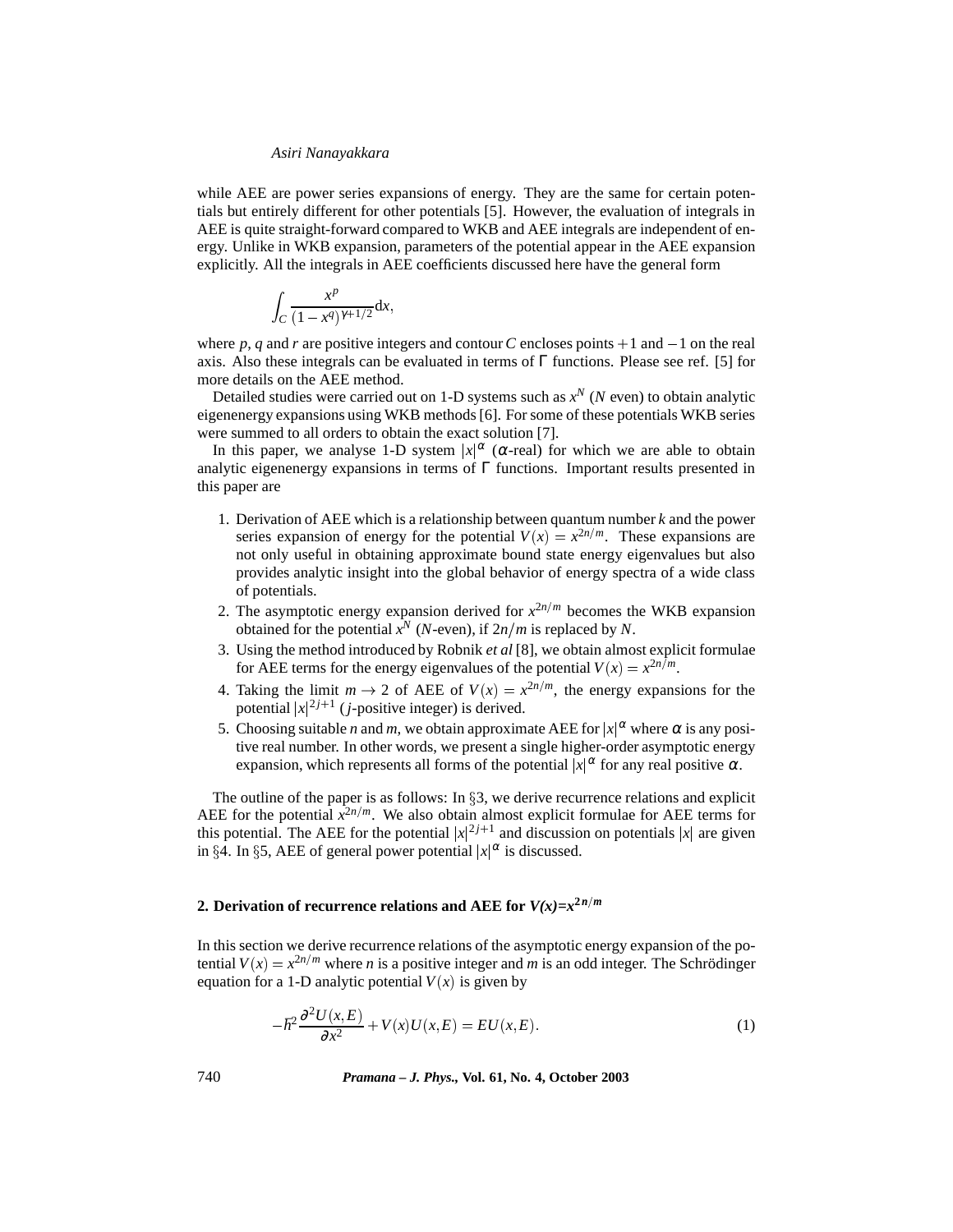#### *Higher-order semiclassical energy expansions*

Substituting  $P(x, E) \equiv (h/i)((\partial U(x, E)/\partial x)/U(x, E))$  in eq. (1), we obtain

$$
\frac{\hbar}{i}\frac{\partial P(x,E)}{\partial x} + P^2(x,E) = E - x^{2n/m}.\tag{2}
$$

Note that  $P(x, E)$  here corresponds to the derivative of the action in the usual WKB ansatz. The quantity  $J(E)$  is defined as

$$
J(E) \equiv \frac{1}{2\pi} \int_{\gamma} P(x, E) dx
$$
\n(3)

with the quantization condition  $J(E) = \kappa \hbar$ . The contour  $\gamma$  encloses two physical turning points of  $E - x^{2n/m}$ .

The turning points  $x_k$  for this potential is given by

$$
x_k = E^{m/2n} e^{i\pi k m/n}
$$

After the transformation carried out on eq. (2) and the contour integral (3), the choice of the turning points, that is enclosed by the contour, becomes very clear.

Let us make the substitution  $\varepsilon = E^{-(1/2n)}$  and  $y = \varepsilon x^{1/m}$  in (2). The turning points now become

$$
y_k = e^{i\pi k m/n}
$$

The turning points now lie in the unit circle in the complex plane and two turning points  $+1$  and  $-1$  lie on the real axis. We now choose these two branch points for the contour integration. In the new variables  $\varepsilon$  and  $y$ , eqs (2) and (3) become

$$
\frac{\hbar}{im} \frac{\varepsilon^{2n+m}}{y^{m-1}} \frac{\partial P(y, E)}{\partial y} + \varepsilon^{2n} P^2(y, E) = 1 - y^{2n}
$$
\n(4)

and

$$
J(\varepsilon) = \frac{m}{2\pi\varepsilon^m} \int_{\gamma_y} y^{m-1} P(y, \varepsilon) dy,
$$
 (5)

where  $\gamma_y$  encloses two branch points  $+1$  and  $-1$  of  $\sqrt{1-y^{2n}}$ . We now expand  $P(y, \varepsilon)$  as a power series in  $\varepsilon$ ,

$$
P(y,\varepsilon) = \varepsilon^S \sum_{k=0} a_k(y) \varepsilon^k, \tag{6}
$$

where *s* is determined below. Substituting (6) in (4) and equating coefficients of  $\varepsilon^0$ , we get  $s = -n$  and  $a_0 = \sqrt{1 - x^{2n}}$ . Equation (4) becomes

$$
\sum_{k=0}^{\infty} \frac{\hbar}{im} \frac{da_k}{dy} \frac{1}{y^{m-1}} \varepsilon^{k+n+m} + \sum_{i=0}^{\infty} \sum_{j=0}^{\infty} a_i a_j \varepsilon^{i+j} = 1 - y^{2n}.
$$
 (7)

Equating coefficients of  $\varepsilon^{k}$  for arbitrary *k* produces recurrence relations

*Pramana – J. Phys.,* **Vol. 61, No. 4, October 2003** 741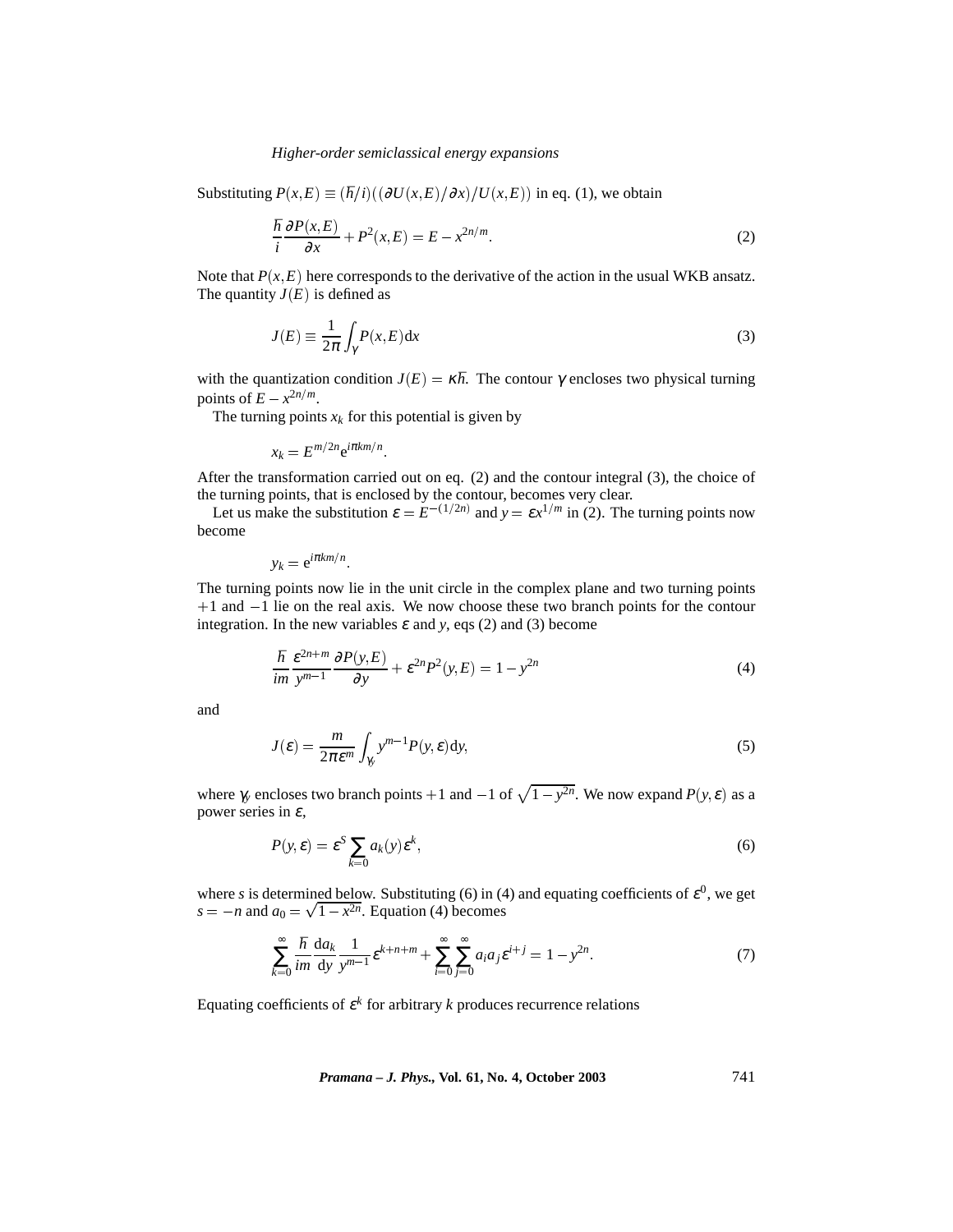$$
a_k = 0, \qquad \text{if } 0 < k \le n + m
$$
\n
$$
a_k = -\frac{1}{2a_0} \left\{ \sum_{i=1}^{k-1} a_i a_{k-i} + \frac{\hbar}{im} \frac{1}{y^{m-1}} \frac{da_{k-n-m}}{dy} \right\}, \quad \text{if } k > n + m \tag{8}
$$

with

$$
J(E) = \sum_{k=0} \alpha_k(n,m) E^{((k-n-m)/2n)},
$$
\n(9)

where

$$
\alpha_k(n,m) = \frac{m}{2\pi} \int_{\gamma_y} y^{m-1} a_k(y) \mathrm{d}y. \tag{10}
$$

Starting with  $a_0 = \sqrt{1 - x^{2n}}$  and using eqs (8)–(10), asymptotic energy expansion can  $\sqrt{1 - y^{2n}}$ . Any computer algebra package can be used to do the integrals in (10) and nonbe obtained. As stated before, the contour  $\gamma$ <sub>y</sub> encloses two branch points  $+1$  and  $-1$  of zero  $\alpha_k(n,m)$  can be expressed in terms of  $\Gamma$  functions.

By observing non-zero terms generated by the recurrence relations (8) for arbitrary *n* and *m* and then performing the contour integral (10), we obtain AEE for the potential  $x^{2n/m}$ . It is

$$
J(E) = -\frac{\hbar}{2} + \sum_{k=0}^{\infty} b_k(n,m) E^{-(((2k-1)(n+m))/2n)}
$$
\n(11)

with

$$
b_k(n,m) = \frac{(-1)^k \hbar^{2k} \Gamma\left[\frac{(2n+m-2km)}{2n}\right] \beta_k(n,m)}{\sqrt{\pi} \Gamma\left[\frac{(3n+m-2k(n-m))}{2n}\right] (2k+2)! 2^{k-1}},\tag{12}
$$

where  $\beta_k(n,m)$  are polynomials in *n* and *m* and the first five are given as

$$
\beta_0(n,m) = 1,
$$
\n
$$
\beta_1(n,m) = \frac{2(2n-m)}{m},
$$
\n
$$
\beta_2(n,m) = \frac{(m-2n)(3m-2n)(3m+4n)}{m^3},
$$
\n
$$
\beta_3(n,m) = \frac{-4(m-2n)(5m-2n)(139m^3+234m^2n-88mn^2-192n^3)}{9m^5},
$$
\n
$$
\beta_4(n,m) = \frac{1}{3m^7}((m-2n)(7m-2n)(12961m^5+29432m^4n-6484m^3n^2-41504m^2n^3-4800mn^4+13824n^5)).
$$
\n(13)

The derived AEE is valid for any positive integer values of *n* and any odd positive values of *m*. Since *m* is odd,  $((2n + m - 2km)/2n)$  is a non-integer and hence  $\Gamma[(2n + m - 2km)/2n]$  $2km/2n$ ] in (12) is finite for all positive integer values of  $k, n$ , and odd positive values of *m*. Consequently,  $b_k(n,m)$  are finite. However, for some even *m* values,  $((2n + m 2km/2n$  becomes a negative integer and  $\Gamma[((2n+m-2km)/2n)]$  becomes infinite.

742 *Pramana – J. Phys.,* **Vol. 61, No. 4, October 2003**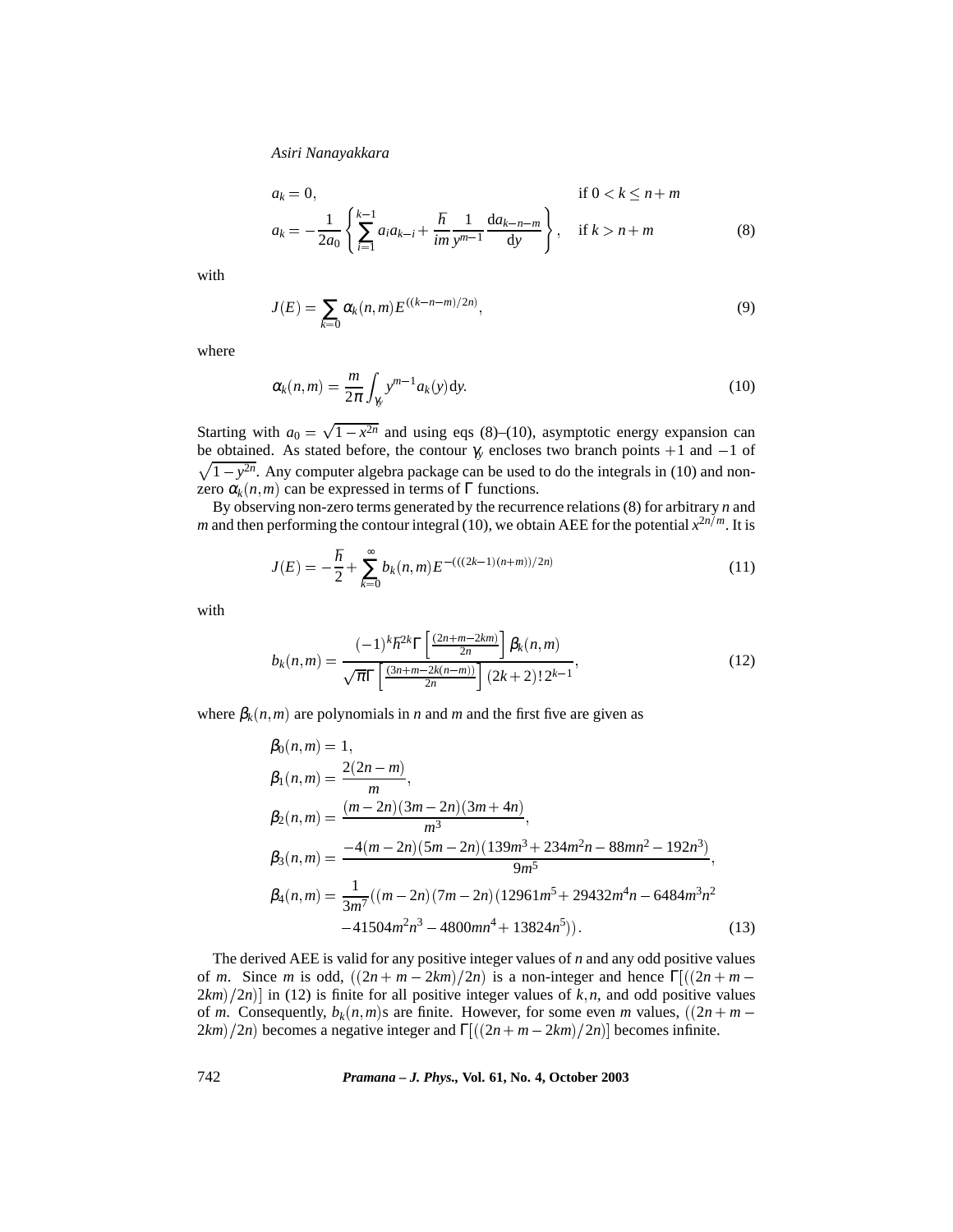#### *Higher-order semiclassical energy expansions*

The energy eigenvalues obtained from the above AEE for various values of *n* and *m* were compared with the exact energies calculated with numerical integration of the Schrödinger equation and with the truncated matrix representation of (1) in harmonic oscillator basis functions. It is found that higher AEE eigenvalues agrees very well with the exact energies (see Appendix 1 for illustrations).

It was shown in [5] that, the AEE of the potential  $x^N$  (*N* even positive integer) is the same as the WKB expansion of the same potential. It is obvious that when  $m = 1$ , AEE in (11) will become WKB expansion of  $x^N$  with the substitution  $N = 2n$ . Remarkably, it turns out that AEE for the potential  $x^{2n/m}$  given above in (11), can simply be obtained by replacing *N* with  $2n/m$  in WKB expansion of  $x^N$  (*N* even). Recently, Robnik *et al* [8] derived almost explicit formulae for the WKB terms for the energy eigenvalues for the potential  $x^N$  (*N* even positive integer). The corresponding explicit formulae for  $b_k(n,m)$  of the potential  $x^{2n/m}$  are

$$
b_k(n,m) = \frac{m\hbar^{2k}}{4n\sqrt{\pi}(6k-3)!!} \frac{\Gamma\left[\frac{(2n+m-2km)}{2n}\right]}{\Gamma\left[\frac{(3n+m-2k(n-m))}{2n}\right]}
$$

$$
\times (A_{2k-1,0} \prod_{s=1}^{2k-1} \left(\frac{3-2k}{2} + \frac{m(1-2k)}{2n} - s\right)
$$

$$
+ \sum_{i=1}^{2k-1} A_{2k-i-1,i} \prod_{s=1}^{i} \left(s + \frac{m(1-2k)}{2n}\right)
$$

$$
\times \prod_{s=1}^{2k-i-1} \left(\frac{3-2k}{2} + \frac{m(1-2k)}{2n} - s\right), \qquad (14)
$$

where  $k \geq 1$  and  $A_{2k-i-1,i}$  are computed according to the following recurrence relations

$$
A_{s,l} = \frac{1}{2} \sum_{i=0}^{2} \sum_{j=0}^{l-1} A_{i,j} A_{s-i,l-1-j} + \frac{l(n+m) + (3n+m)s - n}{2m} A_{s,l-1} + \frac{(2n-m)l + 2n - ms}{2m} A_{s-1,l}
$$
\n(15)

with

$$
A_{0,0} = \frac{n}{2m} \quad \text{and} \quad A_{\alpha,\beta} = 0 \quad \text{if} \quad \alpha < 0 \quad \text{or} \quad \beta < 0
$$

and

$$
b_0(n,m) = \frac{\Gamma\left[\frac{2n+m}{2n}\right]}{\sqrt{\pi}\Gamma\left[\frac{3n+m}{2n}\right]}.
$$

Note that the above equations are obtained by manipulating Robnik's formulae. Also note that WKB expansions are power series expansions of the Planck constant  $\hbar$  while asymptotic energy expansions (AEE) are power series expansions of energy *E*.

*Pramana – J. Phys.,* **Vol. 61, No. 4, October 2003** 743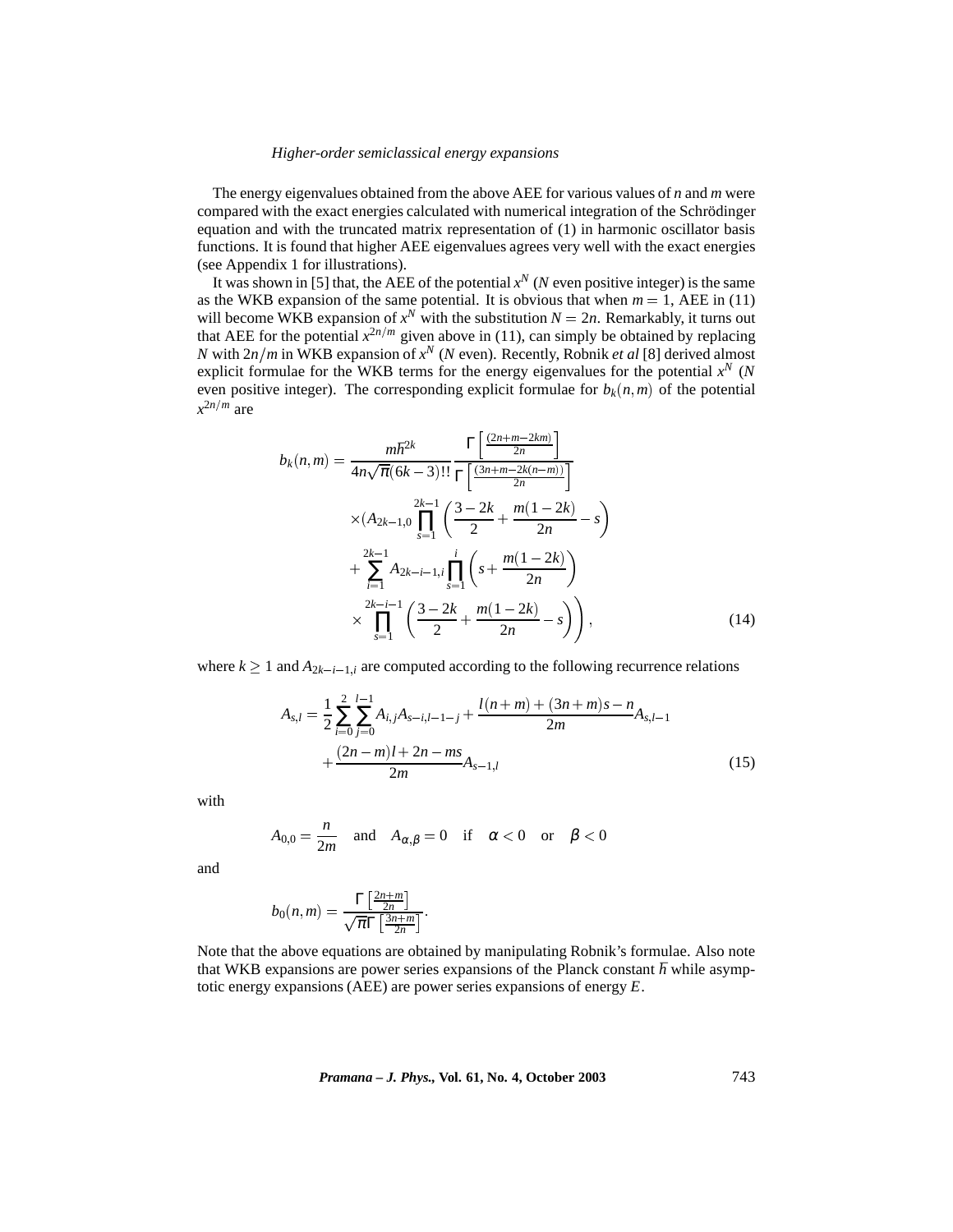## **3. Explicit asymptotic energy expansions of**  $|x|^{2j+1}$  **type potentials**

Anharmonic potentials of the form  $V(x) = x^{2j}$  (*j*-positive integer) always possess infinitely many bound states. Whereas odd power potentials  $V(x) = x^{2j+1}$  have no bound states for any positive integer values of *j*. On the other hand, symmetric form  $|x|^{2j+1}$  of the odd power potentials have bound states for all positive integer values of *j* as in the case of even power potentials. AEEs for the even power case  $(V(x) = x^{2j})$  are given by eqs (11)–(13) as a special case of the potential  $x^{2n/m}$  when *m* is unity. In this section we derive asymptotic energy expansions for the symmetric odd power potentials  $V(x) = |x|^{2j+1}$  by manipulating the formulae  $(11)–(13)$ .

When *n* is odd (say  $n = 2j + 1$ ), the  $\lim_{m\to 2} \Gamma[(2n + m - 2km)/2n]$  becomes infinite for some values of *k*. However, it is found that the rational part of  $b_k(2j+1,m)$  are zero for such values and consequently,  $\lim_{m\to 2} b_k(2j+1,m) = 0$ . As  $m \to 2$ , the potential  $V(x) = x^{(2(2j+1)/m)} \rightarrow V(x) = |x|^{2j+1}$ . Hence AEE for the potential  $|x|^{2j+1}$  is given by

$$
J(E) = -\frac{\hbar}{2} + \sum_{k=0}^{\infty} b_k(j) E^{-((2k-1)(2j+3)/2(2j+1))}
$$
(16)

with

$$
b_k(j) = \frac{(-1)^k \hbar^{2k} \Gamma\left[\frac{(j+2-2k)}{2j+1}\right] \beta_k(j)}{\sqrt{\pi} \Gamma\left[\frac{(6j+5-2k(2j-1))}{2(2j+1)}\right] (2k+2)! 2^{k-1}},\tag{17}
$$

where  $\beta_k(j)$  are polynomials in *j* and the first five are given as

$$
\beta_0(j) = 1,\n\beta_1(j) = 4j,\n\beta_2(j) = 4j(j-1)(4j+5),\n\beta_3(j) = \frac{32j(j-2)(96j^3 + 188j^2 - j - 105)}{9},\n16j(j-3)(3456j^5 + 7440j^4 - 4136j^3 - 14665j^2\n-1565j + 5250)\n(18)
$$

Explicit recurrence formulae can be found for the potential  $|x|^{2j+1}$  similar to that in (14) and (15). Let us consider the potential  $V(x) = |x|$ . When  $j = 0$ , (16) and (17) become

$$
J(E) = \sum_{k=0}^{\infty} b_k(0) E^{-(3(2k-1)/2)}
$$
 (19)

with

$$
b_k(0) = \frac{(-1)^k \hbar^{2k} \Gamma[2 - 2k] \beta_k(0)}{\sqrt{\pi} \Gamma\left[\frac{5 + 2k}{2}\right] (2k + 2)! 2^{k-1}}.
$$
\n(20)

Note that  $\Gamma(2 - 2k)$  in (20) is infinite when  $k > 0$ . However,  $\beta_k(0)$  in (18) becomes zero for  $j = 0$ . Since  $x\Gamma(x) \to 1$  as  $x \to 0$  and apparently, as  $j \to 0$ ,  $\beta_k(j) \sim j * f(j)$  for some  $f(j)$  with  $f(0) \neq 0$ ,  $b_k(0)$  becomes

744 *Pramana – J. Phys.,* **Vol. 61, No. 4, October 2003**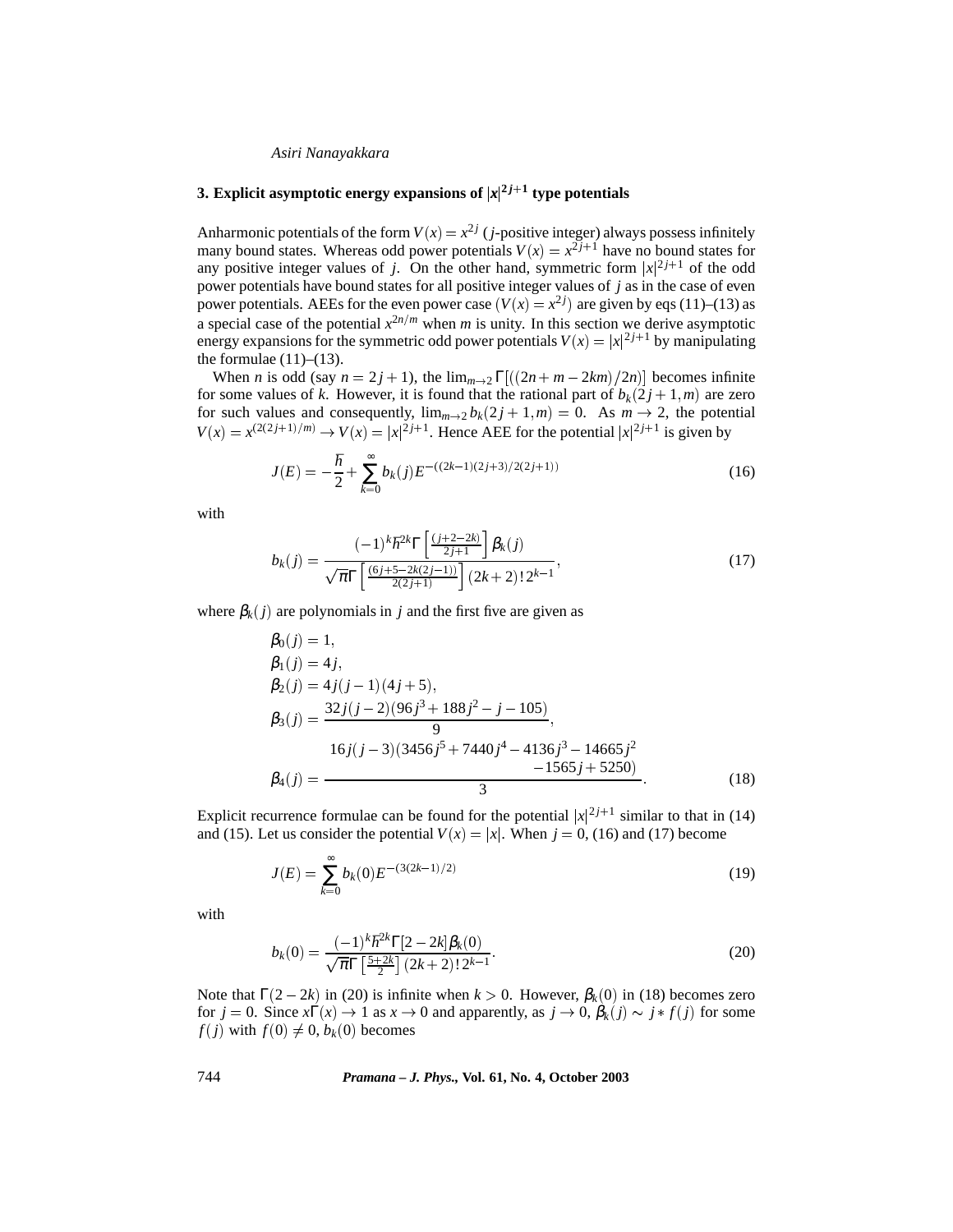*Higher-order semiclassical energy expansions*

$$
b_k(0) = \frac{(-1)^k \hbar^{2k} \theta_k(0)}{\sqrt{\pi} \Gamma\left[\frac{5+2k}{2}\right] (2k+2)! 2^{k-1}},
$$

where

$$
\theta_0(0) = 1, \quad \theta_1(0) = 2, \quad \theta_2(0) = -10, \quad \theta_3(0) = \frac{1120}{3}, \quad \theta_4(0) = -42000.
$$
\n(21)

Eigenenergies obtained from this formulae were tested with that of exact values obtained numerically. It was found that they are in good agreement, specially for higher eigenstate (see table 3 in Appendix 1 for an illustration).

#### **4. Discussion on the potential**  $|x|^\alpha$  ( $\alpha$ -real)

In this section we will discuss the validity of the asymptotic formulae given in  $(11)$ – $(13)$ for a general symmetric potential  $|x|^\alpha$  with real  $\alpha$ . The formulae (11)–(13) are derived when *m* is an odd positive integer. When  $m = 2$ , in the previous section, we derived the asymptotic expansions for them. However, when *m* is even and greater than 2, it can be proved that there exists an integer  $k_0 > 0$  such that the gamma function in the numerator of eq. (12) becomes infinite for all  $k > k_0$  and the rational part of  $b_k(n,m)$  is non-zero unlike when  $m = 2$ . Therefore formulae (11)–(13) are not valid for even m greater than 2. But we can get approximate asymptotic expansions for any real  $\alpha$  as described below.

It can be proved that, for a given rational number  $a/b$ , the integers *n* and *m* (*m* odd) can be found such that  $2n/m$  is arbitrarily close to  $a/b$ . Furthermore, since rational numbers are dense in real numbers, this result is valid for any real number  $\alpha$  as well. In other words, for a given positive real number  $\alpha$  and a positive real number  $\delta$ , there exists a positive integer *n* and an odd integer *m* such that  $|(2n/m) - \alpha| < \delta$ . Hence by choosing appropriate *n* and *m* to satisfy the condition  $|(2n/m) - \alpha| < \delta$ , asymptotic expansion given in (11) and (12) can be approximated to be valid for the potentials  $|x|^\alpha$  for real  $\alpha$  up to any desired accuracy δ.

When  $\alpha$  is real, eigenenergies obtained by approximate energy expansions were compared with the numerical eigenenergies, to find out the validity/accuracy of the expansions (see table 4 in Appendix 1 for illustrations). We found that AEE formulae in eqs  $(11)$ – $(13)$ gave less accurate energy spectra when  $\alpha \le 0.6$ . However, when  $\alpha > 0.6$ , the formulae gave correct and accurate energies, specially for higher eigenstates.

#### **Appendix 1**

In this appendix, we present four numerical illustrations to show the accuracy of the formulae derived in the paper. The following truncated series is used to calculate AEE energies while exact energies are obtained by matrix diagonalization method using 800 harmonic oscillator basis functions.

$$
n\hbar = b_0 E^{((n+m)/2n)} - \frac{\hbar}{2} + b_1 E^{-((n+m)/2n)} + b_2 E^{-(3(n+m)/2n)},
$$
\n(A1)

*Pramana – J. Phys.,* **Vol. 61, No. 4, October 2003** 745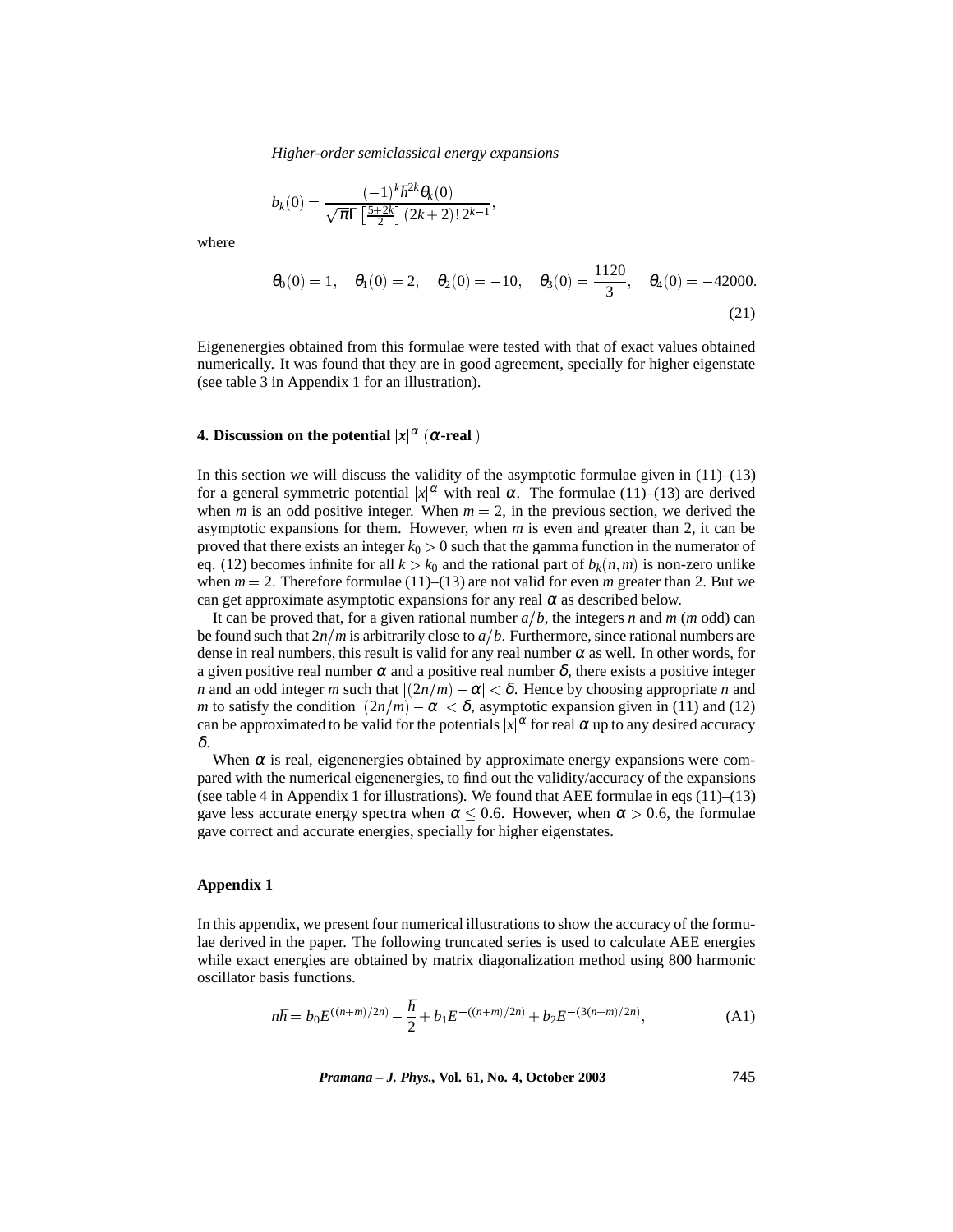where

$$
b_0 = \frac{\Gamma\left[1 + \frac{m}{2n}\right]}{\sqrt{\pi}\Gamma\left[\frac{3}{2} + \frac{m}{2n}\right]}, \quad b_1 = \frac{\hbar^2(m - 2n)\Gamma\left[1 - \frac{m}{2n}\right]}{12m\sqrt{\pi}\Gamma\left[\frac{1}{2} - \frac{m}{2n}\right]},
$$
  

$$
b_2 = -\frac{\hbar^4(m - 2n)(3m + n)(9m^2 + 6mn - 8n^2)\Gamma\left[1 - \frac{3m}{2n}\right]}{2880m^3\sqrt{\pi}\Gamma\left[\frac{1}{2} - \frac{3m}{2n}\right]}.
$$
 (A2)

Using the above formulae, we calculate eigenenergies for the potentials  $V_1(x) = x^6$ ,  $V_2(x) = x^6$  $|x|^{6.5}$  and  $V_4(x) = |x|^{\pi}$  and compare them with exact energies. For potentials  $V_1$ , *n* and *m* are taken to be  $n = 3$  and  $m = 1$  and for the potential  $V_2$ ,  $n$  and  $m$  are chosen as  $n = 1300000$ and  $m = 399999$  such that  $2n/m \approx 6.5$ . Also for potential  $V_4$ , *n* and *m* are taken to be  $n = 3141592$  and  $m = 1999999$  such that  $2n/m \approx \pi$ . For the potential  $V_3(x) = |x|^5$ , we used eqs (16)–(18) with  $j = 2$ . Results are given in the tables 1–4 and it is evident from these tables that accuracy increases with the energy. Except for the first few low eigenenergies, for all the other energies, AEE energies agrees with exact eigenenergies to a high accuracy.

**Table 1.**  $V_1(x) = x^6$ .

| k   | AEE energy   | Exact energy |
|-----|--------------|--------------|
| 0   | 1.0430200487 | 1.1448024719 |
| 1   | 4.3176474776 | 4.3385986805 |
| 2   | 9.0761250710 | 9.0730845916 |
| 5   | 29.299664105 | 29.299645892 |
| 10  | 77 127342451 | 77 127341454 |
| 20  | 210 28347235 | 210.28347229 |
| 30  | 381.57096047 | 381.57096047 |
| 40  | 583.83575048 | 583.83575045 |
| 50  | 812.89991691 | 812.89991690 |
| 100 | 2282.1182242 | 2282.1182242 |

**Table 2.**  $V_2(x) = |x|^{6.5}$ .

| k   | AEE energy   | Exact energy |
|-----|--------------|--------------|
| 0   | 1.0783265816 | 1.2422935164 |
| 1   | 4.4222913847 | 4.4517611610 |
| 2   | 9.3999707880 | 9.3982725107 |
| 5   | 31.002443359 | 31.002484570 |
| 10  | 83.148924329 | 83.148923013 |
| 20  | 231.18469299 | 231.18469234 |
| 30  | 424 42041436 | 424 42041437 |
| 40  | 654.83372731 | 654.83372735 |
| 50  | 917.68754674 | 917.68754673 |
| 100 | 2628 9635352 | 2628 9635353 |
|     |              |              |